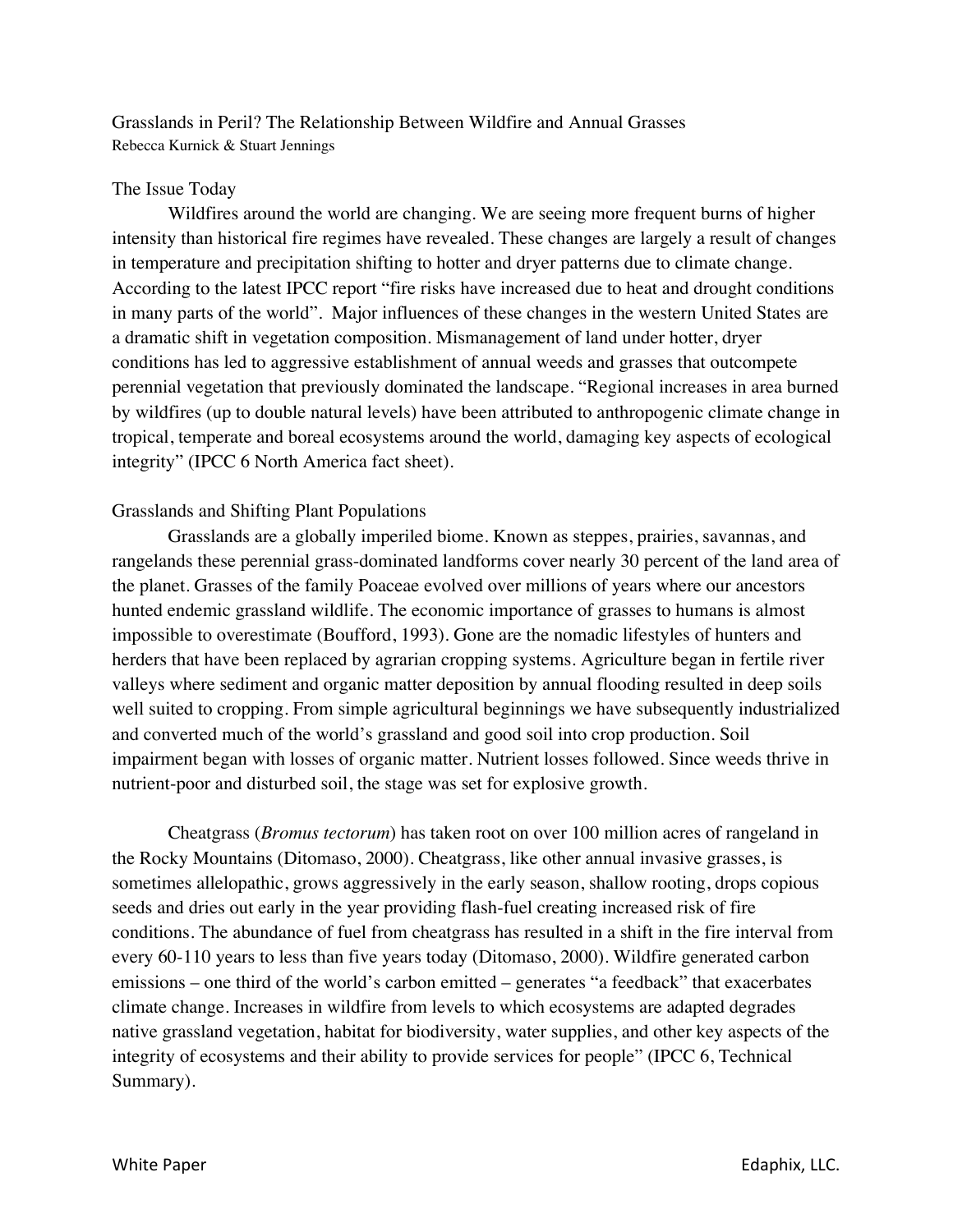The ecological implications of cheatgrass invasion include but are not limited to low soil condition, low species diversity, and low forage quality. Its presence is an indicator of poor soil conditions. These poor conditions – low mineral and nutrient content for other desirable species, low organic matter and thus low water holding capacity, low nutrient cycling, low below ground species diversity and thus a lack of plant-microbe symbiosis – combined with the allelopathic characteristics of cheatgrass have allowed for a feedback cycle of degradation of range diversity unfavorable to native species that evolved with lower-intensity fires (Fusco, 2019). This cycle has compounding effects on species diversity of perennial vegetation ability to thrive, causes hotter and drier range, and results in low nutrient content forage for grazing wildlife and livestock.

The economic implications of cheatgrass invasion include but are not limited to loss of forage, loss of and damage to habitat, loss related to fire including resources to fight fire, and damage to infrastructure and homes. Rangeland weeds cause an estimated loss of \$2 billion annually (Ditomaso, 2000). The US Dept. of the Interior spent \$466 million on fire suppression in 2012 (Cheatgrass Management Handbook, 2013). Managing cheatgrass thus far has required financially and socially expensive chemical inputs, followed by the costs of reseeding treated areas. And despite high effort from firefighters and land restoration practitioners alike rangeland conditions have continued to decline.

## Change in Management: Solutions?

Historically, the go-to solution has been to apply petrochemicals in attempt to eliminate weeds and undesirable species and reseed for desirables. Some integrative strategies that have been used are some combination of two or more strategies including herbicide, revegetation, tillage, fertilization, grazing, biocontrol, and burning (Ditomaso, 2000). These methods have come at an immense cost to agencies and taxpayers and resulted in little success while simultaneously adding toxic chemicals to our public lands, waterways, and our livestock destined for our dinnerplate.

The introduction of noxious rangeland weeds is associated with human activities and "preventing the introduction of rangeland weeds is the most cost-effective method for management" (Ditomoso, 2000). This is clearly not an option for addressing the cheatgrass issue, especially when "invasive plant species are predicted to expand both in latitude and altitude" (IPCC Technical Summary). The best opportunity for addressing cheatgrass infestation is to monitor disturbed sites, such as burned sites, and to interrupt establishment. Many management strategies available to land managers involve working to avoid invasive plant establishment or to maintain desired species through practices such as proper grazing management, educational programs, early detection, and monitoring (Menke, 1992) (Ditomaso, 2000). Prioritizing landscapes and methods resulting in varying degrees of intervention needed based on the degree of severity of degradation could be the best approach to managing cheatgrass and the related fire cycles (Chambers, 2019).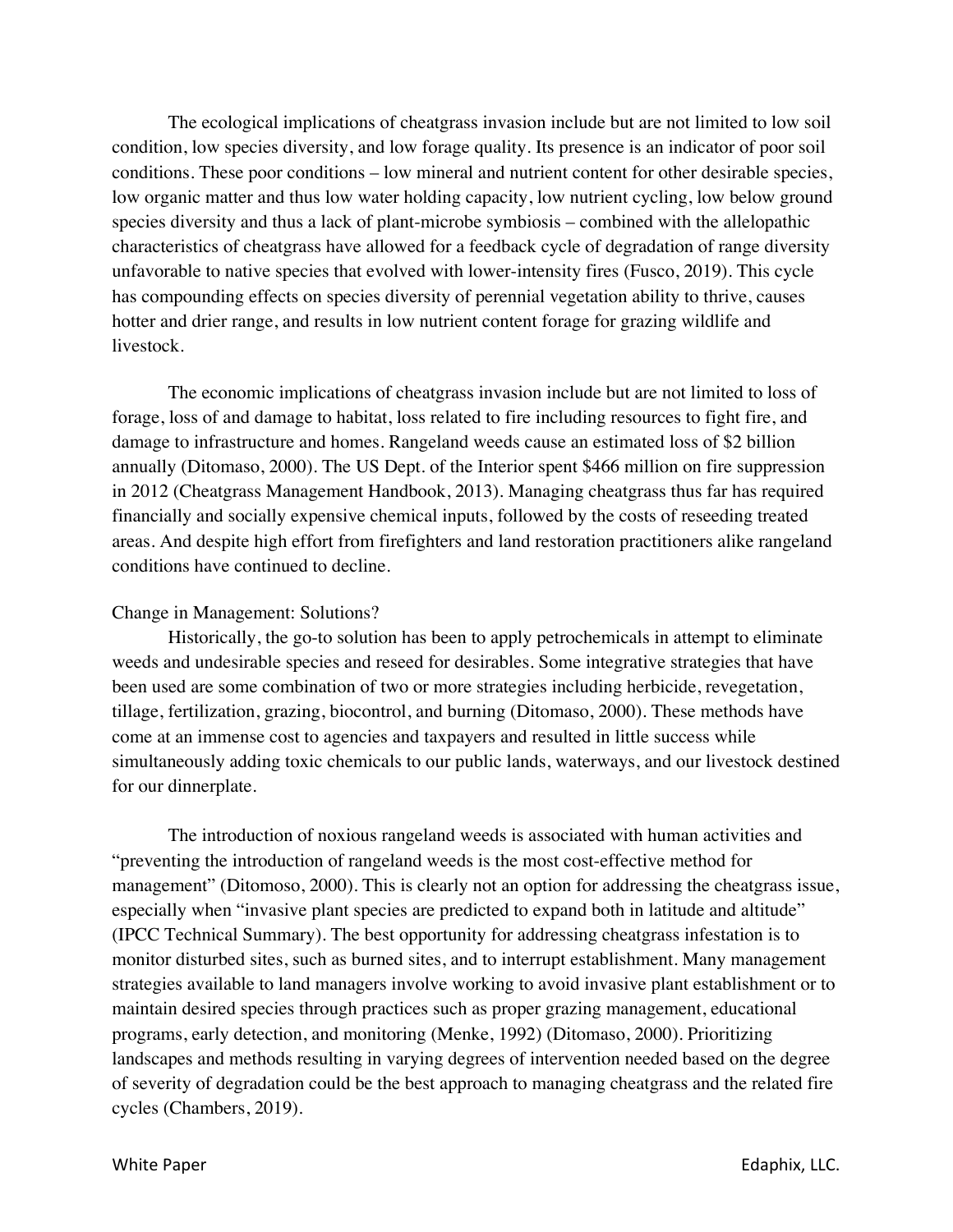Truly addressing the problem will require acknowledging the root cause(s) that have allowed cheatgrass to flourish. The presence of cheatgrass is an indication of disturbance to soil and plant communities. Bringing soil health back to equilibrium through reestablishment of perennial native vegetation and especially perennial grasses would likely result in a more productive plant community and thus more diverse and resilient rangeland. We need to shift our management paradigm to one of managing for what we want by putting our energies and resources into creating an environment for healthy plants and soils to flourish, rather than creating a limiting environment by managing for what we don't want.

## Parting Message

Formerly healthy rangeland soils and perennial grasslands have lost species richness, have lost soil organic carbon, have lost fertility, have lost infiltration capacity, have lost productivity for grazing, and have become invaded by early successional plant species. In parallel with degradation of these formerly rich grasslands, the arid western United States has become fire prone. More than 100 million acres (156,000 square miles) of western rangeland may be affected. Collectively this area of degraded grassland is larger than the State of Montana (147,000 square miles) and declining further in health every year as rangeland fires increase in frequency and intensity. Without intervention to reverse the decline of grasslands our wildlife and watersheds will only be a memory. Ranching will become ever more unprofitable. Endangered species will become even more imperiled. Economic losses will stretch into untold billions, undermining the stability of rural communities.

> *"Regional increases in temperature, aridity and drought have increased the frequency and intensity of fire. The interaction between fire, land use change…and climate change, is directly impacting human health, ecosystem functioning, forest structure, food security and the livelihoods of resource-dependent communities." (IPCC Technical summary, p. 8)*

To reverse these negative outcomes and restore our remaining grasslands we need to shift our management paradigm. A few changes can result in an immense positive impact in grassland forage quality and species diversity, reversing drought conditions, reducing, and potentially eliminating the use of petrochemicals in our nations wildlands and our food and water.